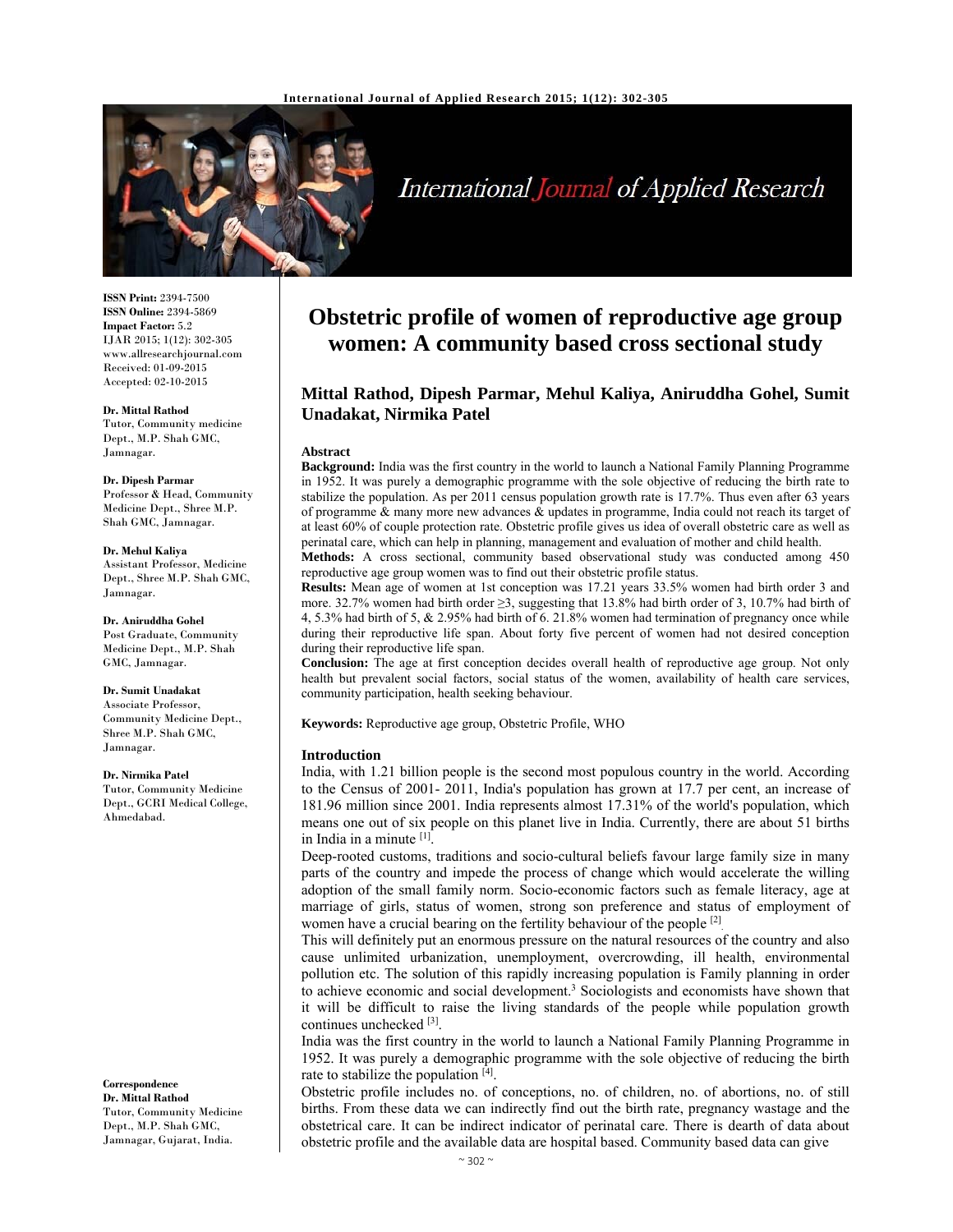the real scenario. Keeping in view the above stated problems, there is a need of conducting studies which can assess the obstetric profile.

**Objectives:** The primary objective of the present study was to explore the obstetric profile of reproductive age group women of rural area of study district.

#### **Materials & Methods**

#### **Study area and population**

The present assessment employed quantitative research methodology in rural areas of study district.

#### **Type of study**

A cross sectional study.

#### **Period of study**

1 year (July 2013- June 2014)

#### **Sample size**

Sample size of this study was decided on the basis of World Bank data of Adolescent fertility rate. According to World Bank data (2013), pregnancy rate was 28 per 1000 women i.e. 2.8%.

As per WHO practical manual on sample size determination in health studies by Lwanga and Lemeshow [5].

 $N = Z\alpha_{\rm PO}/l^2$ 

Where,

 $Z\alpha$  =1.96 at 5% significance level N= required sample size

P=proportion or prevalence of interest

 $Q=100-p$ 

L=allowable error, absolute error 5%

P is taken as 2.8%, so as q=97.2%. If l=2%,

Then, sample size would be,

 $N = (1.96)^{2}$  \*2.8 \*97.2/2x2 = 261.38

Non-response rate/loss of sample = 10% of sample size, total sample size came out to 287.38 study subjects. The sampling technique being used in present study was Cluster sampling, thus taking 1.5 design effect, the sample size computed to 431, which was rounded to 450 study subjects.

#### **Study population**

The study group comprised of 450 women of reproductive age group of rural areas of study district.

**Ethical clearance:** The study protocol was reviewed and approved by the institutional ethical committee of the institution. Prior written informed consent was taken after fully explaining the purpose of the study.

#### **Inclusion criteria**

Ever Married, Reproductive age group women (15-49 years), Willing to participate Not Pregnant Presently

#### **Exclusion criteria**

Unmarried women Not willing to participate

#### **Sampling technique**

Study subjects were selected by multistage sampling. Out of the total 7 blocks in the district, 3 blocks were selected randomly. Five Primary Health Centres were selected from each of the blocks by simple random sampling. From each PHC, three sub centres were selected by simple random sampling method. So total 45 sub centres were selected from 3 blocks. Sub centre was taken as natural cluster. Thus total 45 clusters were selected. From the one geographically identified point, one direction was chosen randomly and from each cluster 10 women were selected and interviewed till the desired number was achieved in each cluster. So total 450 women were recruited from rural area.

#### **Method of study**

Data were collected in a pre-designed and pre-tested Proforma by interviewing woman. The study was carried out by undertaking house to house visits of the area of each cluster. Proforma consisted sociodemographic profile & obstetric profile. The deficiency  $\&$  the misbelieves were corrected by means of one to one health education.

#### **Data entry and analysis**

The data entry was done in Microsoft Office Excel 2007. Analysis was done using Epi info and Microsoft office Excel 2007 & SPSS.

#### **Results & Discussion**

Table 1: Distribution of women according to their age at 1st conception

| <b>Age Group</b> | No. Of women | Percentage $(\% )$ |
|------------------|--------------|--------------------|
| $\leq$ 18 Years  | 108          | 24%                |
| 18-20 Years      | 126          | 28%                |
| $>21$ Years      | 216          | 48%                |
| Total            |              | $100\%$            |

Mean age of women at 1st conception was 17.21 years.

In present study, more than 50% women conceived before the ideal age for conception i.e. 24% women had conceived before age 18 years, 28% women had conceived in 18-20 years age where as only 48% women conceived after age of 21 years.

Safe age group for child bearing is between 21-30 years. Chances of complications and thus maternal morbidities are higher before 21 years. Chances of complications and thus maternal morbidities are higher before 20 years [6].

The risk of maternal mortality is highest for adolescent girls under 15 years old and complications in pregnancy and childbirth are the leading cause of death among adolescent girls in developing countries [7, 8]

20% of these girls married under the age of 15 are already mothers. Occurrence of High maternal mortality among adolescent mothers [9].

**Table 2:** Distribution of women according to their parity

| Parity | No. (Frequency) | Percentage (%) |
|--------|-----------------|----------------|
|        | 83              | 18.4%          |
|        | 65              | 14.4%          |
|        | 151             | 33.6%          |
|        | 62              | 13.8%          |
|        | 51              | 11.3%          |
|        | 23              | 5.1%           |
|        | 14              | 3.1%           |
|        |                 | 0.2%           |
| Total  | 450             | 100%           |

In present study, 14.4% were primi para, 33.6% were Para II, 13.8% women were Para III, 11.3% women were Para IV, & 5.1%, 3.1% & 0.2% women were Para V, VI, and VII respectively. 33.5% women had birth order 3 and more.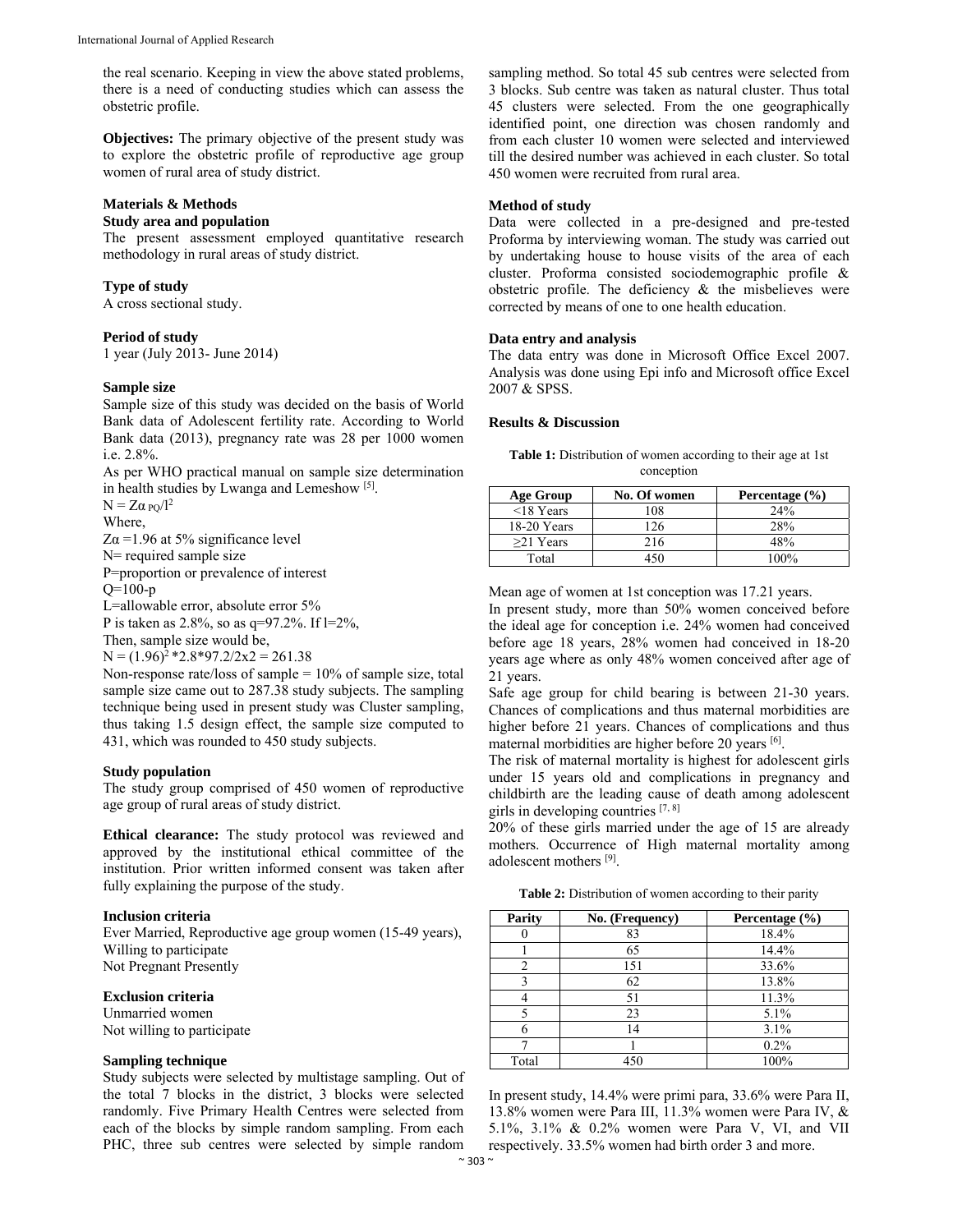According to DLHS-3 (2007-2008) of Jamnagar district shows that 26.3% women having more than 3 birth orders [10]. According to DLHRS-1 (2011), 20.9% women had birth order 3 and more in this district.(DLRHS-1, 2011)While observations of Kabakyenga JK in Uganda (2012) [11] and Hailu M in Ethiopia (2011) on parity of women revealed a very high percentage of women belonging to parity more than 2 were 67.4%  $& 59.7\%$  respectively [12]

**Table 3:** Distribution of women according to their No. Of Live Children

| <b>Live Children</b> | No. (Frequency) | Percentage $(\% )$ |
|----------------------|-----------------|--------------------|
|                      | 85              | 18.9%              |
|                      | 65              | 14.4%              |
|                      | 153             | 34%                |
|                      | 62              | 13.8%              |
|                      | 48              | 10.7%              |
|                      | 24              | 5.3%               |
|                      | 13              | 2.9%               |
| Total                | 450             | 100%               |

Only 66.4% women had birth order  $\leq$ 2, 32.7% women had birth order  $\geq 3$ , suggesting that 13.8% had birth order of 3, 10.7% had birth of 4, 5.3% had birth of 5, & 2.95% had birth of 6.

According to DLHS-3 (2007-2008) of Jamnagar district shows that 26.3% women having more than 3 birth orders.(DLHS, 2007-2008)

Thus in present study 32.7% women had birth order more than three, which was somewhat higher than the district level health survey of study district.

**Table 4:** Distribution of women according to their Termination of Pregnancy

| <b>Abortion</b> | No. (Frequency) | Percentage (%) |
|-----------------|-----------------|----------------|
|                 | 352             | 78.2%          |
|                 | 46              | 10.2%          |
|                 | 36              | 8%             |
|                 | 12              | 2.7%           |
|                 |                 | $0.2\%$        |
|                 |                 | 0.7%           |
| Total           | 451             | 100%           |

78.2% women had not any termination of pregnancy, but 21.8% women had termination of pregnancy once while during their reproductive life span. 8% women had two times termination, 2.7% women had three times termination, 0.2% women had four times termination  $& 0.7\%$  women had five times termination.

History of abortion suggests the possibility of women not seeking ANC and not prepared for birth adequately, which could be the reason of morbidity in their future. It also suggested that unmet need of contraceptives was highly prevalent.

**Table 5:** Distribution of women according to whether the conception was desired

| Conception | No. Of women | <b>Conception Desired</b> |
|------------|--------------|---------------------------|
| 1 st       | 379          | 184 (48.54%)              |
| 2nd        | 324          | 149 (45.99%)              |
| <b>2rd</b> | 195          | 70 (35.90%)               |
| ⊿th        | 146          | 33 (22.60%)               |
| ςth        | 49           | 16 (32.65%)               |
| 6th        |              | 7(25%)                    |

About forty five percent of women had not desired conception during their reproductive life span. Among 450 participants 71 had not conceived till, so they were excluded from these results. When enquired about the desire their Of their respective conception, the results were as follows: less than half of the i.e.  $48.54\%$  women had desire to have had  $1<sup>st</sup>$ conception, which gradually decreased as the numbers of conception increased, 45.99% during 2nd conception, 35.90% during  $3<sup>rd</sup>$  conception, 22.60% during  $4<sup>th</sup>$  conception, 32.65% during  $5<sup>th</sup>$  conception & 25% during  $6<sup>th</sup>$  conception.

This also suggests that there was no plan or preparation of decision about no. of children and time in relation to birth. This indirectly suggests poor birth preparedness by the couple.

Currently the main health problems affecting the health of the mother and the child in India, as in other developing countries, revolve round the triad of malnutrition, infection and the consequences of unregulated fertility [13].



90.8% of young married women reported no use of a contraceptive prior to having their first child. 23.9% reported having a child within the first year of marriage. 17.3% reported having three or more children over the course of the marriage. 23% reported a rapid repeat childbirth, and 15.2% reported an unwanted pregnancy. 15.3% reported a pregnancy termination (stillbirths, miscarriages or abortions)  $[14]$ 

**Conclusion:** Mean age of women at 1st conception was 17.21 years. In present study, 14.4% were primi para, 33.6% were Para II, 13.8% women were Para III, 11.3% women were Para IV, & 5.1%, 3.1% & 0.2% women were Para V, VI, and VII respectively. 33.5% women had birth order 3 and more. 32.7% women had birth order  $\geq$ 3, suggesting that 13.8% had birth order of 3, 10.7% had birth of 4, 5.3% had birth of 5, & 2.95% had birth of 6. 21.8% women had termination of pregnancy once while during their reproductive life span. History of abortion suggests the possibility of women not seeking ANC and not prepared for birth adequately, which could be the reason of morbidity in their future. It also suggested that unmet need of contraceptives was highly prevalent. About forty five percent of women had not desired conception during their reproductive life span. This also suggests that there was no plan or preparation of decision about no. of children and time in relation to birth. This indirectly suggests poor birth preparedness by the couple.

#### **Reference**

- 1. India's population 2013. www.pagesonline.com. [Online] http:/www.pagesonline.com. [Online]
- 2. Family Welfare Statistics in India, 2011.
- 3. K.Park. Textbook of Preventive and Social Medicine, 22nd edition 2013.